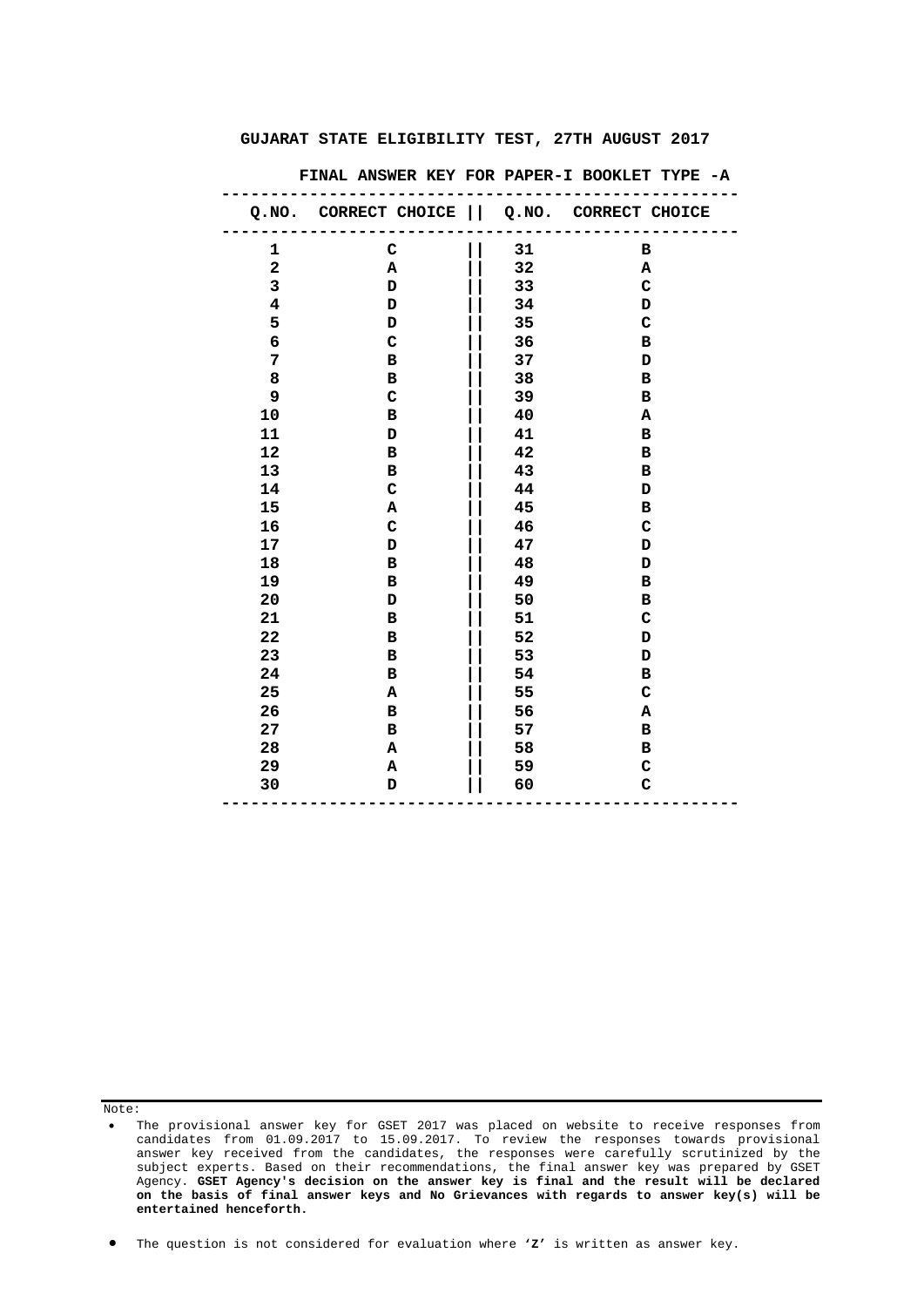|                         | Q.NO. CORRECT CHOICE    Q.NO. CORRECT CHOICE |    |             |
|-------------------------|----------------------------------------------|----|-------------|
| 1                       | D                                            | 31 | в           |
| $\overline{\mathbf{2}}$ | $\mathbf{B}$                                 | 32 | в           |
| 3                       | $\overline{B}$                               | 33 | в           |
| $\overline{\mathbf{4}}$ | $\mathbf C$                                  | 34 | D           |
| 5                       | Α                                            | 35 | в           |
| 6                       | $\mathbf C$                                  | 36 | $\mathbf C$ |
| 7                       | D                                            | 37 | D           |
| 8                       | в                                            | 38 | D           |
| 9                       | в                                            | 39 | в           |
| 10                      | D                                            | 40 | $\mathbf B$ |
| 11                      | в                                            | 41 | $\mathbf C$ |
| 12                      | в                                            | 42 | D           |
| 13                      | в                                            | 43 | D           |
| 14                      | $\mathbf{B}$                                 | 44 | $\mathbf B$ |
| 15                      | A                                            | 45 | $\mathbf C$ |
| 16                      | в                                            | 46 | А           |
| 17                      | в                                            | 47 | в           |
| 18                      | A                                            | 48 | в           |
| 19                      | A                                            | 49 | $\mathbf C$ |
| 20                      | D                                            | 50 | $\mathbf C$ |
| 21                      | в                                            | 51 | $\mathbf C$ |
| 22                      | A                                            | 52 | Α           |
| 23                      | $\mathbf C$                                  | 53 | D           |
| 24                      | D                                            | 54 | D           |
| 25                      | $\mathbf C$                                  | 55 | D           |
| 26                      | в                                            | 56 | C           |
| 27                      | D                                            | 57 | в           |
| 28                      | в                                            | 58 | в           |
| 29                      | в                                            | 59 | C           |
| 30                      | Α                                            | 60 | в           |
|                         |                                              |    |             |

 **FINAL ANSWER KEY FOR PAPER-I BOOKLET TYPE -B** 

Note:

• The question is not considered for evaluation where **'Z'** is written as answer key.

<sup>•</sup> The provisional answer key for GSET 2017 was placed on website to receive responses from candidates from 01.09.2017 to 15.09.2017. To review the responses towards provisional answer key received from the candidates, the responses were carefully scrutinized by the subject experts. Based on their recommendations, the final answer key was prepared by GSET Agency. **GSET Agency's decision on the answer key is final and the result will be declared on the basis of final answer keys and No Grievances with regards to answer key(s) will be entertained henceforth.**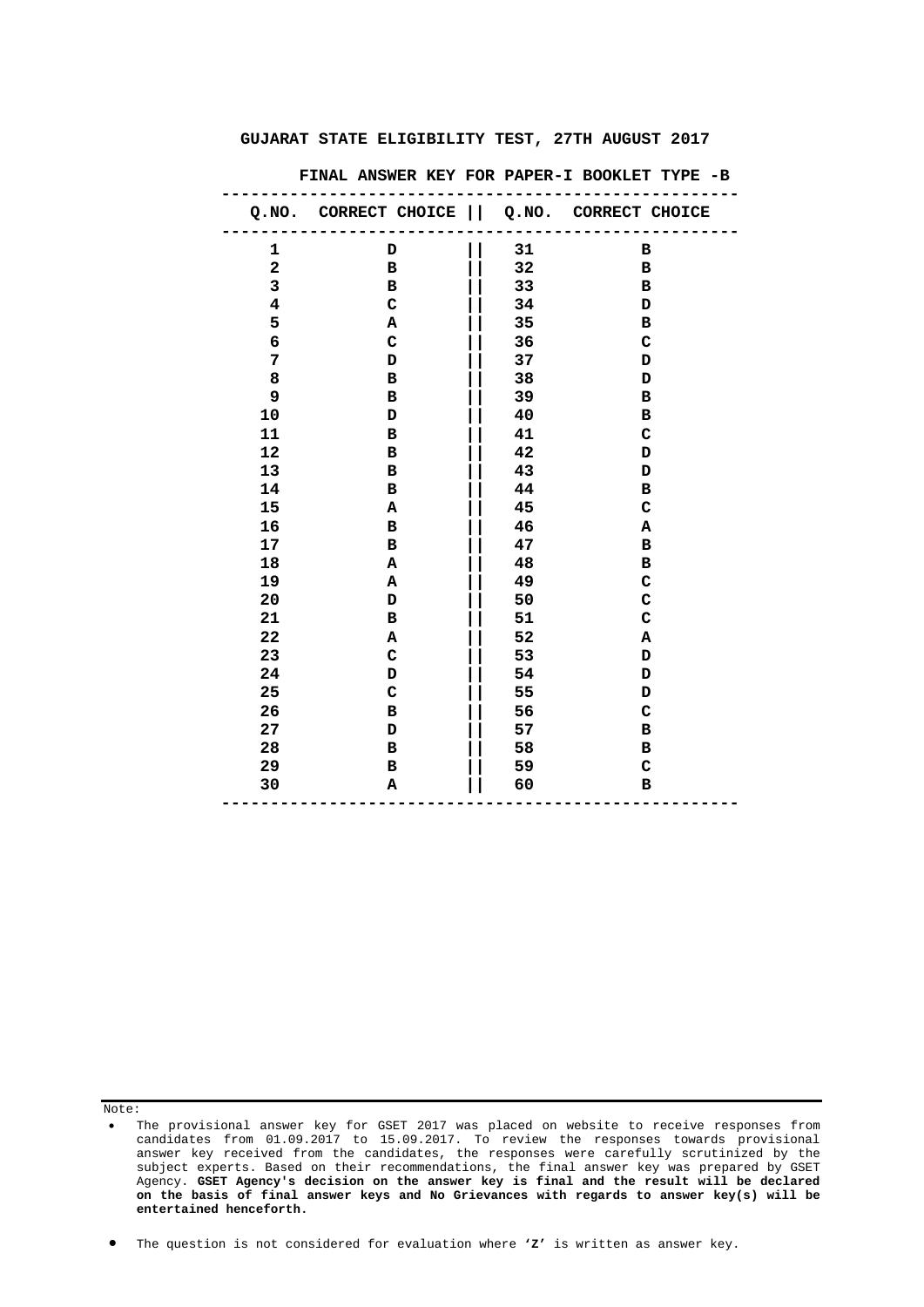|                         | Q.NO. CORRECT CHOICE   Q.NO. CORRECT CHOICE |    |             |
|-------------------------|---------------------------------------------|----|-------------|
| $\mathbf 1$             | в                                           | 31 | $\mathbf C$ |
| $\overline{\mathbf{2}}$ | в                                           | 32 | D           |
| 3                       | в                                           | 33 | D           |
| $\bf{4}$                | в                                           | 34 | в           |
| 5                       | Α                                           | 35 | $\mathbf C$ |
| 6                       | в                                           | 36 | A           |
| 7                       | в                                           | 37 | в           |
| 8                       | Α                                           | 38 | в           |
| 9                       | Α                                           | 39 | $\mathbf C$ |
| 10                      | D                                           | 40 | $\mathbf C$ |
| 11                      | $\mathbf B$                                 | 41 | $\mathbf C$ |
| 12                      | Α                                           | 42 | Α           |
| 13                      | $\mathbf C$                                 | 43 | D           |
| 14                      | D                                           | 44 | D           |
| 15                      | $\mathbf C$                                 | 45 | D           |
| 16                      | $\, {\bf B}$                                | 46 | $\mathbf C$ |
| 17                      | D                                           | 47 | $\mathbf B$ |
| 18                      | в                                           | 48 | в           |
| 19                      | в                                           | 49 | C           |
| 20                      | Α                                           | 50 | в           |
| 21                      | в                                           | 51 | D           |
| 22                      | в                                           | 52 | в           |
| 23                      | в                                           | 53 | в           |
| 24                      | D                                           | 54 | $\mathbf C$ |
| 25                      | в                                           | 55 | А           |
| 26                      | $\mathbf C$                                 | 56 | $\mathbf C$ |
| 27                      | D                                           | 57 | D           |
| 28                      | D                                           | 58 | в           |
| 29                      | в                                           | 59 | в           |
| 30                      | в                                           | 60 | D           |
|                         |                                             |    |             |

 **FINAL ANSWER KEY FOR PAPER-I BOOKLET TYPE -C** 

Note:

• The question is not considered for evaluation where **'Z'** is written as answer key.

<sup>•</sup> The provisional answer key for GSET 2017 was placed on website to receive responses from candidates from 01.09.2017 to 15.09.2017. To review the responses towards provisional answer key received from the candidates, the responses were carefully scrutinized by the subject experts. Based on their recommendations, the final answer key was prepared by GSET Agency. **GSET Agency's decision on the answer key is final and the result will be declared on the basis of final answer keys and No Grievances with regards to answer key(s) will be entertained henceforth.**